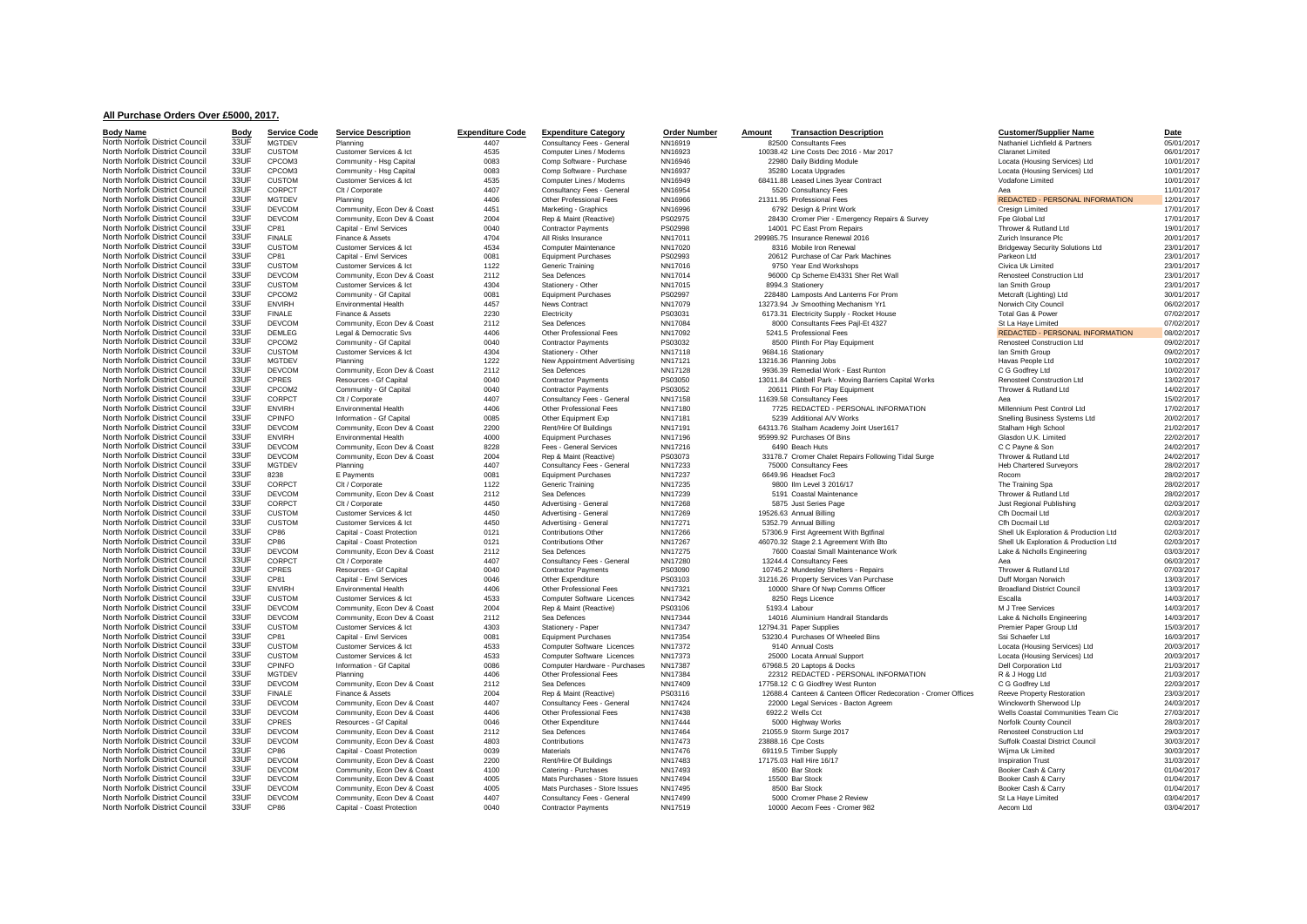| North Norfolk District Council                                   | 33UF         | F             |
|------------------------------------------------------------------|--------------|---------------|
| North Norfolk District Council                                   | 33UF         | C             |
| North Norfolk District Council<br>North Norfolk District Council | 33UF         | C             |
| North Norfolk District Council                                   | 33UF<br>33UF | D             |
| North Norfolk District Council                                   | 33UF         | D<br>D        |
| North Norfolk District Council                                   | 33UF         | D             |
| North Norfolk District Council                                   | 33UF         | E             |
| North Norfolk District Council                                   | 33UF         | Е             |
| North Norfolk District Council                                   | 33UF         | Е             |
| North Norfolk District Council                                   | 33UF         | F             |
| North Norfolk District Council                                   | 33UF         | F             |
| North Norfolk District Council                                   | 33UF         |               |
| North Norfolk District Council                                   | 33UF         | DCDCCECCCC    |
| North Norfolk District Council                                   | 33UF         |               |
| North Norfolk District Council                                   | 33UF         |               |
| North Norfolk District Council                                   | 33UF         |               |
| North Norfolk District Council                                   | 33UF         |               |
| North Norfolk District Council                                   | 33UF         |               |
| North Norfolk District Council                                   | 33UF         |               |
| North Norfolk District Council                                   | 33UF         |               |
| North Norfolk District Council                                   | 33UF         |               |
| North Norfolk District Council<br>North Norfolk District Council | 33UF<br>33UF |               |
| North Norfolk District Council                                   | 33UF         |               |
| North Norfolk District Council                                   | 33UF         | $\frac{C}{N}$ |
| North Norfolk District Council                                   | 33UF         | D             |
| North Norfolk District Council                                   | 33UF         | D             |
| North Norfolk District Council                                   | 33UF         | C             |
| North Norfolk District Council                                   | 33UF         | D             |
| North Norfolk District Council                                   | 33UF         |               |
| North Norfolk District Council                                   | 33UF         | $\frac{c}{c}$ |
| North Norfolk District Council                                   | 33UF         | D             |
| North Norfolk District Council                                   | 33UF         | E             |
| North Norfolk District Council                                   | 33UF         | Ċ             |
| North Norfolk District Council                                   | 33UF         | F             |
| North Norfolk District Council                                   | 33UF         | D             |
| North Norfolk District Council                                   | 33UF<br>33UF | F             |
| North Norfolk District Council<br>North Norfolk District Council | 33UF         | N             |
| North Norfolk District Council                                   | 33UF         | $\frac{c}{c}$ |
| North Norfolk District Council                                   | 33UF         | N             |
| North Norfolk District Council                                   | 33UF         | E             |
| North Norfolk District Council                                   | 33UF         | 9             |
| North Norfolk District Council                                   | 33UF         | C             |
| North Norfolk District Council                                   | 33UF         | E             |
| North Norfolk District Council                                   | 33UF         | E             |
| North Norfolk District Council                                   | 33UF         | F             |
| North Norfolk District Council                                   | 33UF         | CCC<br>NCC    |
| North Norfolk District Council                                   | 33UF         |               |
| North Norfolk District Council<br>North Norfolk District Council | 33UF<br>33UF |               |
| North Norfolk District Council                                   | 33UF         |               |
| North Norfolk District Council                                   | 33UF         |               |
| North Norfolk District Council                                   | 33UF         |               |
| North Norfolk District Council                                   | 33UF         |               |
| North Norfolk District Council                                   | 33UF         | $\frac{C}{C}$ |
| North Norfolk District Council                                   | 33UF         | D             |
| North Norfolk District Council                                   | 33UF         |               |
| North Norfolk District Council                                   | 33UF         | F<br>C<br>D   |
| North Norfolk District Council                                   | 33UF         |               |
| North Norfolk District Council                                   | 33UF         | E             |
| North Norfolk District Council                                   | 33UF         | F             |
| North Norfolk District Council                                   | 33UF         |               |
| North Norfolk District Council                                   | 33UF<br>33UF |               |
| North Norfolk District Council                                   | 33UF         |               |
| North Norfolk District Council<br>North Norfolk District Council | 33UF         | CODCE         |
| North Norfolk District Council                                   | 33UF         |               |
| North Norfolk District Council                                   | 33UF         |               |
| North Norfolk District Council                                   | 33UF         | $\frac{C}{C}$ |
| North Norfolk District Council                                   | 33UF         |               |
| North Norfolk District Council                                   | 33UF         | E             |
| North Norfolk District Council                                   | 33UF         | $\mathbf C$   |

| Customer Services & Ict                                |  |
|--------------------------------------------------------|--|
| Customer Services & Ict                                |  |
| egal & Democratic Svs.<br>L                            |  |
| egal & Democratic Svs<br>L                             |  |
| Legal & Democratic Svs                                 |  |
| Legal & Democratic Svs                                 |  |
| Environmental Health                                   |  |
| Environmental Health                                   |  |
| <b>Environmental Health</b>                            |  |
| Finance & Assets                                       |  |
| Finance & Assets                                       |  |
| Community, Econ Dev & Coast                            |  |
| Customer Services & Ict                                |  |
| Community, Econ Dev & Coast                            |  |
| Capital - Envl Services                                |  |
| Capital - Coast Protection                             |  |
| Environmental Health                                   |  |
| Customer Services & Ict                                |  |
| Capital - Envl Services                                |  |
| Customer Services & Ict                                |  |
| Clt / Corporate                                        |  |
| Planning                                               |  |
| Clt / Corporate                                        |  |
| Customer Services & Ict                                |  |
| Planning                                               |  |
| Community, Econ Dev & Coast                            |  |
| Community, Econ Dev & Coast                            |  |
| Community - Gf Capital                                 |  |
| Community, Econ Dev & Coast                            |  |
| Customer Services & Ict                                |  |
| Customer Services & Ict                                |  |
| Community, Econ Dev & Coast                            |  |
| Environmental Health                                   |  |
| Information - Gf Capital                               |  |
| Finance & Assets                                       |  |
| Community, Econ Dev & Coast                            |  |
|                                                        |  |
| Finance & Assets                                       |  |
| Planning                                               |  |
| Customer Services & Ict                                |  |
| Clt / Corporate                                        |  |
| Planning                                               |  |
| Environmental Health                                   |  |
| Balance Sheet - Gf                                     |  |
| Community - Gf Capital                                 |  |
| Environmental Health                                   |  |
| Environmental Health                                   |  |
| Finance & Assets                                       |  |
| Customer Services & Ict                                |  |
| Customer Services & Ict                                |  |
| Community - Gf Capital                                 |  |
| Planning                                               |  |
| Capital - Envl Services                                |  |
| Customer Services & Ict                                |  |
| Community - Gf Capital                                 |  |
| Planning<br>Customer Services & Ict                    |  |
|                                                        |  |
| Community, Econ Dev & Coast                            |  |
| Finance & Assets                                       |  |
| Clt / Corporate<br>C                                   |  |
| Community, Econ Dev & Coast<br>Environmental Health    |  |
|                                                        |  |
| Finance & Assets<br>Capital - Coast Protection         |  |
| Community - Gf Capital<br>C                            |  |
|                                                        |  |
| Community, Econ Dev & Coast<br>Customer Services & Ict |  |
| Customer Services & Ict                                |  |
| <b>Environmental Health</b>                            |  |
| Clt / Corporate                                        |  |
| Customer Services & Ict                                |  |
| Clt / Corporate                                        |  |
| Environmental Health<br>Customer Services & Ict        |  |

| Environmental Insurance                                   |
|-----------------------------------------------------------|
| Purchases For Resale                                      |
| Purchases For Resale<br>Books                             |
| Books                                                     |
| Other Professional Fees                                   |
| Other Professional Fees                                   |
| Other Professional Fees                                   |
| Equip. - Operating Lease Renta                            |
| Equip. - Operating Lease Renta<br>Other Professional Fees |
| Other Professional Fees                                   |
| Management Fee                                            |
| Other Professional Fees                                   |
| Other Professional Fees                                   |
| <b>Equipment Purchases</b><br>Other Professional Fees     |
| Other Professional Fees                                   |
| Stationery - Other                                        |
| Vehicle & Plant Purchases                                 |
| Computer Purchases - Hardware                             |
| <b>External Printing</b>                                  |
| Other Professional Fees<br>Consultancy Fees - General     |
| B & B Charges (Homelessness)                              |
| Other Professional Fees                                   |
| R & M Plant - Service Contract                            |
| Sea Defences                                              |
| <b>Contractor Payments</b>                                |
| Car Leasing - Lease Paymnt<br>Computer Maintenance        |
| Computer Maintenance                                      |
| <b>Equipment Purchases</b>                                |
| Equipment Purchases                                       |
| Comp Software - Purchase                                  |
| R & M Plant - Service Contract<br>Rep & Maint (Reactive)  |
| Rep & Maint (Reactive)                                    |
| Advertising - General                                     |
| Computer Maintenance                                      |
| Consultancy Fees - General                                |
| Consultancy Fees - General<br>Crb / Dbs Checks            |
| Deposits Paid In                                          |
| Other Professional Fees                                   |
| Other Professional Fees                                   |
| <b>Kier Street Services</b>                               |
| Playgrounds - Repair                                      |
| Computer Software Licences<br><b>Computer Maintenance</b> |
| Contractor Payments                                       |
| Other Professional Fees                                   |
| <b>Contractor Payments</b>                                |
| Computer Maintenance                                      |
| <b>Equipment Purchases</b><br>Ncs Search Fees             |
| <b>Equipment Purchases</b>                                |
| Sea Defences                                              |
| <b>Contract Cleaning</b>                                  |
| <b>External Printing</b>                                  |
| Management Fee<br><b>News Contract</b>                    |
| Consultancy Fees - General                                |
| Contractor Payments                                       |
| <b>Contractor Payments</b>                                |
| Sea Defences                                              |
| Stationery - Other                                        |
| Other Professional Fees                                   |
| Other Professional Fees<br><b>External Printing</b>       |
| Computer Maintenance                                      |
| Cpd Training                                              |
| Kier Street Services                                      |
| Computer Maintenance                                      |

| North Norfolk District Council | 33UF | <b>FINALE</b> | Finance & Assets            | 4712 | Environmental Insurance        | NN17513        | 81339.5 Environmental Insurance                          | Building & Land Guarantees Ltd         | 03/04/2017 |
|--------------------------------|------|---------------|-----------------------------|------|--------------------------------|----------------|----------------------------------------------------------|----------------------------------------|------------|
| North Norfolk District Council | 33UF | <b>CUSTOM</b> | Customer Services & Ict     | 4007 | Purchases For Resale           | NN17508        | 5720 Goods For Resale                                    | D S Hobbs & Son Ltd                    | 03/04/2017 |
| North Norfolk District Council | 33UF | <b>CUSTOM</b> | Customer Services & Ict     | 4007 | Purchases For Resale           | NN17510        | 6949 Goods For Resale                                    | Gone Crabbing                          | 03/04/2017 |
| North Norfolk District Council | 33UF | <b>DEMLEG</b> | Legal & Democratic Svs      | 4300 | <b>Books</b>                   | NN17535        | 12984.15 Legal Library Researchmaterial                  | <b>Lexis Nexis</b>                     | 04/04/2017 |
| North Norfolk District Council | 33UF | <b>DEMLEG</b> | Legal & Democratic Svs      | 4300 | <b>Books</b>                   | NN17534        | 113934.35 Legal Library/Researchmaterial                 | <b>Thomson Reuters</b>                 | 04/04/2017 |
| North Norfolk District Council | 33UF | <b>DEMLEG</b> | Legal & Democratic Svs      | 4406 | Other Professional Fees        | NN17532        | 18091.6 Locum Services                                   | REDACTED - PERSONAL INFORMATION        | 04/04/2017 |
| North Norfolk District Council | 33UF | DEMLEG        | Legal & Democratic Svs      | 4406 | Other Professional Fees        | NN17531        | 25045.95 Locum Services                                  | REDACTED - PERSONAL INFORMATION        | 04/04/2017 |
| North Norfolk District Council | 33UF | <b>ENVIRH</b> | Environmental Health        | 4406 | Other Professional Fees        | NN17528        | 13115.55 Kennel Charges 2017_18                          | Norstead Hall Kennels                  | 04/04/2017 |
| North Norfolk District Council | 33UF | <b>ENVIRH</b> | Environmental Health        | 4020 | Equip. - Operating Lease Renta | NN17545        | 28102.92 Land Rental At Cromer Tsp                       | Cromer Hall Farms & Estates            | 05/04/2017 |
| North Norfolk District Council | 33UF | <b>ENVIRH</b> | <b>Environmental Health</b> | 4020 | Equip. - Operating Lease Renta | NN17544        | 19221.76 Land Rental At Fakenham Tsp                     | Ashworths                              | 05/04/2017 |
| North Norfolk District Council | 33UF | <b>FINALE</b> | Finance & Assets            | 4406 | Other Professional Fees        | PS03149        | 9000 NNDC 2016/17                                        |                                        | 05/04/2017 |
|                                | 33UF |               |                             |      |                                |                |                                                          | Nps Property Consultants Ltd           |            |
| North Norfolk District Council |      | <b>FINALE</b> | Finance & Assets            | 4406 | Other Professional Fees        | NN17549        | 144044.22 Internal Audit Fees 2017/18                    | South Norfolk Council                  | 06/04/2017 |
| North Norfolk District Council | 33UF | <b>DEVCOM</b> | Community, Econ Dev & Coast | 4474 | Management Fee                 | NN17558        | 55396 Management Fee 17/18                               | Openwide Coastal Ltd                   | 07/04/2017 |
| North Norfolk District Council | 33UF | <b>CUSTOM</b> | Customer Services & Ict     | 4406 | Other Professional Fees        | NN17554        | 6135.54 Legal Costs - Vat On Postage                     | REDACTED - PERSONAL INFORMATION        | 07/04/2017 |
| North Norfolk District Council | 33UF | <b>DEVCOM</b> | Community, Econ Dev & Coast | 4406 | Other Professional Fees        | NN17553        | 21451 Stem Centre Pmt 1 Cons                             | <b>Nwes</b>                            | 07/04/2017 |
| North Norfolk District Council | 33UF | CP81          | Capital - Envl Services     | 0081 | <b>Equipment Purchases</b>     | NN17566        | 25330 Fencing Of Cromer Cliffs                           | Anglian Garden Buildings               | 10/04/2017 |
| North Norfolk District Council | 33UF | CP86          | Capital - Coast Protection  | 0044 | Other Professional Fees        | NN17594        | 5000 Professional Fees                                   | REDACTED - PERSONAL INFORMATION        | 10/04/2017 |
| North Norfolk District Council | 33UF | <b>ENVIRH</b> | <b>Environmental Health</b> | 4406 | Other Professional Fees        | NN17590        | 7906.05 Analysis Of Pws Samples                          | Anglian Water Business Ltd             | 10/04/2017 |
| North Norfolk District Council | 33UF | <b>CUSTOM</b> | Customer Services & Ict     | 4304 | Stationery - Other             | NN17579        | 14668 Stationary                                         | Ian Smith Group                        | 10/04/2017 |
| North Norfolk District Council | 33UF | CP81          | Capital - Envl Services     | 0080 | Vehicle & Plant Purchases      | NN17567        | 67815.12 Isuzu Utah Vision                               | Dingles Motor Group Limited            | 10/04/2017 |
| North Norfolk District Council | 33UF | <b>CUSTOM</b> | Customer Services & Ict     | 4530 | Computer Purchases - Hardware  | NN17614        | 5971.53 Various Monitors                                 | Dell Corporation Ltd                   | 12/04/2017 |
| North Norfolk District Council | 33UF | CORPCT        | Clt / Corporate             | 4302 | <b>External Printing</b>       | NN17616        | 20871.81 Poll Cards County                               | <b>Electoral Reform Services</b>       | 13/04/2017 |
| North Norfolk District Council | 33UF | MGTDEV        | Planning                    | 4406 | Other Professional Fees        | NN17623        | 7500 Blakeney Jr-Pf/16/1417                              | <b>Cornerstone Barristers</b>          | 18/04/2017 |
| North Norfolk District Council | 33UF | CORPCT        | Clt / Corporate             | 4407 | Consultancy Fees - General     | NN17640        | 17915.1 Consultancy Fees                                 | Aea                                    | 19/04/2017 |
| North Norfolk District Council | 33UF | <b>CUSTOM</b> | Customer Services & Ict     | 4475 | B & B Charges (Homelessness)   | NN17655        | 168000 Temp Accom Charges                                | Spixworth Motel                        | 20/04/2017 |
| North Norfolk District Council | 33UF | <b>MGTDEV</b> | Planning                    | 4406 | Other Professional Fees        | NN17659        | 7350 Sculthorpe Appeal                                   | <b>Cornerstone Barristers</b>          | 20/04/2017 |
| North Norfolk District Council | 33UF | <b>DEVCOM</b> | Community, Econ Dev & Coast | 2043 | R & M Plant - Service Contract | NN17664        | 47460.77 Maintenance Contract Parkeon                    | Parkeon Ltd                            | 21/04/2017 |
| North Norfolk District Council | 33UF |               |                             |      |                                |                |                                                          |                                        |            |
|                                |      | <b>DEVCOM</b> | Community, Econ Dev & Coast | 2112 | Sea Defences                   | NN17668        | 9176 Storm 2017 Repairs                                  | Renosteel Construction Ltd             | 21/04/2017 |
| North Norfolk District Council | 33UF | CPCOM2        | Community - Gf Capital      | 0040 | <b>Contractor Payments</b>     | PS03179        | 7816.5 Cromer Pier - Rendering West Wall of AW Building  | Thrower & Rutland Ltd                  | 24/04/2017 |
| North Norfolk District Council | 33UF | <b>DEVCOM</b> | Community, Econ Dev & Coast | 3100 | Car Leasing - Lease Paymnt     | NN17676        | 57377.84 Vehicle Hire Ao63xob & Ao63zdr                  | <b>Bussey Vehicle Leasing</b>          | 25/04/2017 |
| North Norfolk District Council | 33UF | <b>CUSTOM</b> | Customer Services & Ict     | 4534 | Computer Maintenance           | NN17677        | 11831.67 Annual Support - Cadcorp                        | Computer Aided Development Corporation | 25/04/2017 |
| North Norfolk District Council | 33UF | <b>CUSTOM</b> | Customer Services & Ict     | 4534 | Computer Maintenance           | NN17681        | 6555 West Uc Warranty                                    | West Uc Ltd                            | 25/04/2017 |
| North Norfolk District Council | 33UF | <b>DEVCOM</b> | Community, Econ Dev & Coast | 4000 | <b>Equipment Purchases</b>     | NN17693        | 7083 Defibs                                              | <b>Imperative Training</b>             | 27/04/2017 |
| North Norfolk District Council | 33UF | <b>ENVIRH</b> | <b>Environmental Health</b> | 4000 | <b>Equipment Purchases</b>     | NN17695        | 59988 Big Belly Solar Powered                            | Eabert H Tavlor & Co Ltd               | 27/04/2017 |
| North Norfolk District Council | 33UF | CPINFO        | Information - Gf Capital    | 0083 | Comp Software - Purchase       | NN17698        | 140000 Uniform Planning System                           | <b>Idox Software Ltd</b>               | 28/04/2017 |
| North Norfolk District Council | 33UF | <b>FINALE</b> | Finance & Assets            | 2043 | R & M Plant - Service Contract | PS03201        | 41281.24 Cleaning Services                               | Monthind Ltd                           | 28/04/2017 |
| North Norfolk District Council | 33UF | <b>DEVCOM</b> | Community, Econ Dev & Coast | 2004 | Rep & Maint (Reactive)         | PS03212        | 21720.8 Cromer East & West Chalets - Tidal Surge Repairs | Thrower & Rutland Ltd                  | 08/05/2017 |
| North Norfolk District Council | 33UF | <b>FINALE</b> | Finance & Assets            | 2004 | Rep & Maint (Reactive)         | PS03213        | 5640 Car Park Repairs - Cromer Offices                   | Thrower & Rutland Ltd                  | 08/05/2017 |
| North Norfolk District Council | 33UF | MGTDEV        | Planning                    | 4450 | Advertising - General          | <b>NN17763</b> | 48100 Planning Weekly Advert                             | Havas People Ltd                       | 09/05/2017 |
| North Norfolk District Council | 33UF | <b>CUSTOM</b> | Customer Services & Ict     | 4534 | Computer Maintenance           | NN17739        | 6134.5 Vasco Renewal                                     | <b>Enforce Technology Limited</b>      | 09/05/2017 |
| North Norfolk District Council | 33UF | CORPCT        | Clt / Corporate             | 4407 | Consultancy Fees - General     | NN17759        | 13842 Consultancy Fees                                   |                                        | 09/05/2017 |
| North Norfolk District Council | 33UF | MGTDEV        | Planning                    | 4407 | Consultancy Fees - General     | NN17741        | 7796 Professional Fees                                   | Norfolk County Council                 | 09/05/2017 |
| North Norfolk District Council | 33UF | <b>ENVIRH</b> | <b>Environmental Health</b> | 4410 | Crb / Dbs Checks               | NN17738        | 7640 2017-18 Annual Contract                             | <b>United Medicare Limited</b>         | 09/05/2017 |
| North Norfolk District Council | 33UF | 9800          |                             | 9230 | Deposits Paid In               | <b>NN17747</b> |                                                          | National Express Ltd                   | 09/05/2017 |
|                                |      |               | Balance Sheet - Gf          |      |                                |                | 6000 National Express Tickets                            |                                        |            |
| North Norfolk District Council | 33UF | CPCOM2        | Community - Gf Capital      | 0044 | Other Professional Fees        | PS03216        | 6729 Egmere - Site Investigations                        | Harrison Group Environmental Ltd       | 09/05/2017 |
| North Norfolk District Council | 33UF | <b>FNVIRH</b> | <b>Environmental Health</b> | 4406 | Other Professional Fees        | NN17754        | 5828.16 Out Of Hours Call Charges                        | The Answering Service Ltd              | 09/05/2017 |
| North Norfolk District Council | 33UF | <b>ENVIRH</b> | <b>Environmental Health</b> | 4458 | <b>Kier Street Services</b>    | NN17776        | 47859752.88 Contract Services 2017-18                    | Kier Services - Environmental          | 10/05/2017 |
| North Norfolk District Council | 33UF | <b>FINALE</b> | Finance & Assets            | 4012 | Playgrounds - Repair           | PS03227        | 5200 Allen Meale Way Play Area - Play Equipment          | Hags-Smp Ltd                           | 11/05/2017 |
| North Norfolk District Council | 33UF | <b>CUSTOM</b> | Customer Services & Ict     | 4533 | Computer Software Licences     | NN17791        | 6800.4 Servicedesk Quote 51263                           | Zoho Corporation B.V                   | 12/05/2017 |
| North Norfolk District Council | 33UF | <b>CUSTOM</b> | Customer Services & Ict     | 4534 | Computer Maintenance           | <b>NN17808</b> | 11800 Watchguard Psn Firewall                            | Mti Technology Ltd                     | 15/05/2017 |
| North Norfolk District Council | 33UF | CPCOM2        | Community - Gf Capital      | 0040 | <b>Contractor Payments</b>     | PS03234        | 5062.5 Cromer Prom - Handrail Works                      | Reeve Property Restoration             | 15/05/2017 |
| North Norfolk District Council | 33UF | MGTDEV        | Planning                    | 4406 | Other Professional Fees        | NN17809        | 20000 Enforcement - Beeches Tunstead                     | Linda S Russell Ltd                    | 15/05/2017 |
| North Norfolk District Council | 33UF | CP81          | Capital - Envl Services     | 0040 | <b>Contractor Payments</b>     | PS03238        | 14671.32 Work done to Kitchen                            | Thrower & Rutland Ltd                  | 16/05/2017 |
| North Norfolk District Council | 33UF | <b>CUSTOM</b> | Customer Services & Ict     | 4534 | Computer Maintenance           | NN17817        | 9246.74 Capita Maintenance 2017/2018                     | Capita Business Services               | 17/05/2017 |
| North Norfolk District Council | 33UF | CPCOM2        | Community - Gf Capital      | 0081 | <b>Equipment Purchases</b>     | PS03250        | 7856 Benches & Picnic Table For West Prom                | <b>Broxap Limited</b>                  | 17/05/2017 |
| North Norfolk District Council | 33UF | MGTDEV        | Planning                    | 4412 | Ncs Search Fees                | NN17816        | 70000 REDACTED - PERSONAL INFORMATION                    | Norfolk County Council                 | 17/05/2017 |
| North Norfolk District Council | 33UF | <b>CUSTOM</b> | Customer Services & Ict     | 4000 | <b>Equipment Purchases</b>     | NN17829        | 6220.69 Motorola G5 X5                                   | Mobile Account Solutions               | 18/05/2017 |
| North Norfolk District Council | 33UF | <b>DEVCOM</b> | Community, Econ Dev & Coast | 2112 | Sea Defences                   | NN17826        | 9250 Contribution To Bacton Highway                      | Norfolk County Council                 | 18/05/2017 |
| North Norfolk District Council | 33UF | <b>FINALE</b> | Finance & Assets            | 2241 | <b>Contract Cleaning</b>       | NN17841        | 9612.8 Contract Services 2017-18                         | Initial Washroom Hygiene               | 19/05/2017 |
| North Norfolk District Council | 33UF | CORPCT        | Clt / Corporate             | 4302 | <b>External Printing</b>       | NN17836        | 10598.47 Spares For Postal Votes                         | <b>Electoral Reform Services</b>       | 19/05/2017 |
|                                | 33UF |               |                             |      |                                |                |                                                          |                                        |            |
| North Norfolk District Council |      | <b>DEVCOM</b> | Community, Econ Dev & Coast | 4474 | Management Fee                 | NN17834        | 98566 Rnli Lifeguards 2017                               | RNI I                                  | 19/05/2017 |
| North Norfolk District Council | 33UF | <b>FNVIRH</b> | <b>Environmental Health</b> | 4457 | <b>News Contract</b>           | NN17840        | 444118.44 Contract Services 2017-18                      | Norse Environmental Waste Services Ltd | 19/05/2017 |
| North Norfolk District Council | 33UF | <b>FINALE</b> | Finance & Assets            | 4407 | Consultancy Fees - General     | NN17879        | 12000 Treasury Advisory Service                          | Arlingclose Ltd                        | 25/05/2017 |
| North Norfolk District Council | 33UF | CP86          | Capital - Coast Protection  | 0040 | <b>Contractor Payments</b>     | NN17873        | 99525.53 Coastal Capital Works                           | C G Godfrey Ltd                        | 25/05/2017 |
| North Norfolk District Council | 33UF | CPCOM2        | Community - Gf Capital      | 0040 | <b>Contractor Payments</b>     | PS03268        | 5592.13 Cromer Prom - Soil Works                         | Renosteel Construction Ltd             | 25/05/2017 |
| North Norfolk District Council | 33UF | <b>DEVCOM</b> | Community, Econ Dev & Coast | 2112 | Sea Defences                   | NN17871        | 52825 Coastal Revenue Scheme                             | Mackinnon Construction Ltd             | 25/05/2017 |
| North Norfolk District Council | 33UF | <b>CUSTOM</b> | Customer Services & Ict     | 4304 | Stationery - Other             | NN17878        | 9860.4 Stationery                                        | Ian Smith Group                        | 25/05/2017 |
| North Norfolk District Council | 33UF | <b>CUSTOM</b> | Customer Services & Ict     | 4406 | Other Professional Fees        | <b>NN17898</b> | 10000 Homelessness Prevention Group                      | Locata (Housing Services) Ltd          | 31/05/2017 |
| North Norfolk District Council | 33UF | <b>ENVIRH</b> | <b>Environmental Health</b> | 4406 | Other Professional Fees        | NN17904        | 15171.28 Loneworker System 2017/18                       | Skyguard Limited                       | 31/05/2017 |
| North Norfolk District Council | 33UF | CORPCT        | Clt / Corporate             | 4302 | <b>External Printing</b>       | NN17921        | 24237.22 Poll Caards Parli 2017                          | <b>Electoral Reform Services</b>       | 01/06/2017 |
| North Norfolk District Council | 33UF | <b>CUSTOM</b> | Customer Services & Ict     | 4534 | Computer Maintenance           | NN17929        | 5550 Top Level Annual Maintenance                        | <b>Toplevel Computing Ltd</b>          | 02/06/2017 |
| North Norfolk District Council | 33UF | CORPCT        | Clt / Corporate             | 1112 | Cpd Training                   | NN17931        | 8000 Cipd Training                                       | Blue Sky Professional Development Ltd  | 02/06/2017 |
| North Norfolk District Council | 33UF | <b>ENVIRH</b> | Environmental Health        | 4458 | <b>Kier Street Services</b>    | NN17928        | 12918.4 Rapid Response 2017-18                           | Kier Services - Environmental          | 02/06/2017 |
| North Norfolk District Council | 33UF | <b>CUSTOM</b> | Customer Services & Ict     | 4534 |                                | NN17945        | 11831.67 Cadcorp Support And Maint                       | Computer Aided Development Corporation | 05/06/2017 |
|                                |      |               |                             |      | Computer Maintenance           |                |                                                          |                                        |            |

| North Norfolk District Council                                   | 33UF  | <b>CUSTOM</b>         | Customer Services & Ict     | 4007 | <b>Purchases For Resale</b>    | NN17508            | 5720 Goods For Resale                                    | D S Hobbs & Son Ltd                    | 03/04/2017 |
|------------------------------------------------------------------|-------|-----------------------|-----------------------------|------|--------------------------------|--------------------|----------------------------------------------------------|----------------------------------------|------------|
| North Norfolk District Council                                   | 33UF  | <b>CUSTOM</b>         | Customer Services & Ict     | 4007 | Purchases For Resale           | NN17510            | 6949 Goods For Resale                                    | Gone Crabbing                          | 03/04/2017 |
| North Norfolk District Council                                   | 33UF  | <b>DEMLEG</b>         | Legal & Democratic Sys      | 4300 | <b>Books</b>                   | NN17535            | 12984.15 Legal Library Researchmaterial                  | Lexis Nexis                            | 04/04/2017 |
| North Norfolk District Council                                   | 33UF  | DEMLEG                | Legal & Democratic Svs      | 4300 | <b>Books</b>                   | NN17534            | 113934.35 Legal Library/Researchmaterial                 | Thomson Reuters                        | 04/04/2017 |
| North Norfolk District Council                                   | 33UF  | <b>DEMLEG</b>         | Legal & Democratic Svs      | 4406 | Other Professional Fees        | NN17532            | 18091.6 Locum Services                                   | REDACTED - PERSONAL INFORMATION        | 04/04/2017 |
| North Norfolk District Council                                   | 33UF  | <b>DEMLEG</b>         | Legal & Democratic Svs      | 4406 | Other Professional Fees        | NN17531            | 25045.95 Locum Services                                  | REDACTED - PERSONAL INFORMATION        | 04/04/2017 |
| North Norfolk District Council                                   | 33UF  | <b>ENVIRH</b>         | <b>Environmental Health</b> | 4406 | Other Professional Fees        | NN17528            | 13115.55 Kennel Charges 2017_18                          | Norstead Hall Kennels                  | 04/04/2017 |
| North Norfolk District Council                                   | 33UF  | <b>ENVIRH</b>         | <b>Environmental Health</b> | 4020 | Equip. - Operating Lease Renta | NN17545            | 28102.92 Land Rental At Cromer Tsp                       | Cromer Hall Farms & Estates            | 05/04/2017 |
| North Norfolk District Council                                   | 33UF  | <b>ENVIRH</b>         | <b>Environmental Health</b> | 4020 | Equip. - Operating Lease Renta | NN17544            | 19221.76 Land Rental At Fakenham Tsp                     | Ashworths                              | 05/04/2017 |
| North Norfolk District Council                                   | 33UF  | <b>FINALE</b>         | Finance & Assets            | 4406 | Other Professional Fees        | PS03149            | 9000 NNDC 2016/17                                        | Nps Property Consultants Ltd           | 05/04/2017 |
| North Norfolk District Council                                   | 33UF  | <b>FINALE</b>         | Finance & Assets            | 4406 | Other Professional Fees        | NN17549            | 144044.22 Internal Audit Fees 2017/18                    | South Norfolk Council                  | 06/04/2017 |
| North Norfolk District Council                                   | 33UF  | DEVCOM                |                             | 4474 | Management Fee                 | NN17558            |                                                          |                                        |            |
|                                                                  |       |                       | Community, Econ Dev & Coast |      |                                |                    | 55396 Management Fee 17/18                               | Openwide Coastal Ltd                   | 07/04/2017 |
| North Norfolk District Council                                   | 33UF  | <b>CUSTOM</b>         | Customer Services & Ict     | 4406 | Other Professional Fees        | NN17554            | 6135.54 Legal Costs - Vat On Postage                     | REDACTED - PERSONAL INFORMATION        | 07/04/2017 |
| North Norfolk District Council                                   | 33UF  | <b>DEVCOM</b>         | Community, Econ Dev & Coast | 4406 | Other Professional Fees        | NN17553            | 21451 Stem Centre Pmt 1 Cons                             | <b>Nwes</b>                            | 07/04/2017 |
| North Norfolk District Council                                   | 33UF  | CP81                  | Capital - Envl Services     | 0081 | <b>Equipment Purchases</b>     | NN17566            | 25330 Fencing Of Cromer Cliffs                           | Anglian Garden Buildings               | 10/04/2017 |
| North Norfolk District Council                                   | 33UF  | CP86                  | Capital - Coast Protection  | 0044 | Other Professional Fees        | NN17594            | 5000 Professional Fees                                   | REDACTED - PERSONAL INFORMATION        | 10/04/2017 |
| North Norfolk District Council                                   | 33UF  | <b>ENVIRH</b>         | <b>Environmental Health</b> | 4406 | Other Professional Fees        | NN17590            | 7906.05 Analysis Of Pws Samples                          | Anglian Water Business Ltd             | 10/04/2017 |
| North Norfolk District Council                                   | 33UF  | <b>CUSTOM</b>         | Customer Services & Ict     | 4304 | Stationery - Other             | NN17579            | 14668 Stationary                                         | Ian Smith Group                        | 10/04/2017 |
| North Norfolk District Council                                   | 33UF  | CP81                  | Capital - Envl Services     | 0080 | Vehicle & Plant Purchases      | NN17567            | 67815.12 Isuzu Utah Vision                               | Dingles Motor Group Limited            | 10/04/2017 |
| North Norfolk District Council                                   | 33UF  | <b>CUSTOM</b>         | Customer Services & Ict     | 4530 | Computer Purchases - Hardware  | NN17614            | 5971.53 Various Monitors                                 | <b>Dell Corporation Ltd</b>            | 12/04/2017 |
| North Norfolk District Council                                   | 33UF  | CORPCT                | Clt / Corporate             | 4302 | <b>External Printing</b>       | NN17616            | 20871.81 Poll Cards County                               | Electoral Reform Services              | 13/04/2017 |
| North Norfolk District Council                                   | 33UF  | MGTDEV                | Planning                    | 4406 | Other Professional Fees        | NN17623            | 7500 Blakeney Jr-Pf/16/1417                              | <b>Cornerstone Barristers</b>          | 18/04/2017 |
| North Norfolk District Council                                   | 33UF  | CORPCT                | Clt / Corporate             | 4407 | Consultancy Fees - General     | NN17640            | 17915.1 Consultancy Fees                                 |                                        | 19/04/2017 |
| North Norfolk District Council                                   | 33UF  | <b>CUSTOM</b>         | Customer Services & Ict     | 4475 | B & B Charges (Homelessness)   | NN17655            | 168000 Temp Accom Charges                                | Spixworth Motel                        | 20/04/2017 |
| North Norfolk District Council                                   | 33UF  | <b>MGTDEV</b>         | Planning                    | 4406 | Other Professional Fees        | NN17659            | 7350 Sculthorpe Appeal                                   | <b>Cornerstone Barristers</b>          | 20/04/2017 |
| North Norfolk District Council                                   | 33UF  | <b>DEVCOM</b>         | Community, Econ Dev & Coast | 2043 | R & M Plant - Service Contract | NN17664            | 47460.77 Maintenance Contract Parkeon                    | Parkeon Ltd                            | 21/04/2017 |
| North Norfolk District Council                                   | 33UF  | <b>DEVCOM</b>         | Community, Econ Dev & Coast | 2112 | Sea Defences                   | NN17668            | 9176 Storm 2017 Repairs                                  | Renosteel Construction Ltd             | 21/04/2017 |
| North Norfolk District Council                                   | 33UF  | CPCOM2                | Community - Gf Capital      | 0040 | <b>Contractor Payments</b>     | PS03179            | 7816.5 Cromer Pier - Rendering West Wall of AW Building  | Thrower & Rutland Ltd                  | 24/04/2017 |
| North Norfolk District Council                                   | 33UF  | <b>DEVCOM</b>         | Community, Econ Dev & Coast | 3100 | Car Leasing - Lease Paymnt     | NN17676            | 57377.84 Vehicle Hire Ao63xob & Ao63zdr                  | <b>Bussey Vehicle Leasing</b>          | 25/04/2017 |
| North Norfolk District Council                                   | 33UF  |                       |                             | 4534 |                                | NN17677            |                                                          |                                        |            |
|                                                                  |       | <b>CUSTOM</b>         | Customer Services & Ict     |      | Computer Maintenance           |                    | 11831.67 Annual Support - Cadcorp                        | Computer Aided Development Corporation | 25/04/2017 |
| North Norfolk District Council                                   | 33UF  | <b>CUSTOM</b>         | Customer Services & Ict     | 4534 | Computer Maintenance           | NN17681            | 6555 West Uc Warranty                                    | West Uc Ltd                            | 25/04/2017 |
| North Norfolk District Council                                   | 33UF  | <b>DEVCOM</b>         | Community, Econ Dev & Coast | 4000 | <b>Equipment Purchases</b>     | NN17693            | 7083 Defibs                                              | Imperative Training                    | 27/04/2017 |
| North Norfolk District Council                                   | 33UF  | <b>ENVIRH</b>         | <b>Environmental Health</b> | 4000 | <b>Equipment Purchases</b>     | NN17695            | 59988 Big Belly Solar Powered                            | Egbert H Taylor & Co Ltd               | 27/04/2017 |
| North Norfolk District Council                                   | 33UF  | CPINFO                | Information - Gf Capital    | 0083 | Comp Software - Purchase       | NN17698            | 140000 Uniform Planning System                           | Idox Software Ltd                      | 28/04/2017 |
| North Norfolk District Council                                   | 33UF  | <b>FINALE</b>         | Finance & Assets            | 2043 | R & M Plant - Service Contract | PS03201            | 41281.24 Cleaning Services                               | Monthind Ltd                           | 28/04/2017 |
| North Norfolk District Council                                   | 33UF  | <b>DEVCOM</b>         | Community, Econ Dev & Coast | 2004 | Rep & Maint (Reactive)         | PS03212            | 21720.8 Cromer East & West Chalets - Tidal Surge Repairs | Thrower & Rutland Ltd                  | 08/05/2017 |
| North Norfolk District Council                                   | 33UF  | <b>FINALE</b>         | Finance & Assets            | 2004 | Rep & Maint (Reactive)         | PS03213            | 5640 Car Park Repairs - Cromer Offices                   | Thrower & Rutland Ltd                  | 08/05/2017 |
| North Norfolk District Council                                   | 33UF  | MGTDEV                | Planning                    | 4450 | Advertising - General          | NN17763            | 48100 Planning Weekly Advert                             | Havas People Ltd                       | 09/05/2017 |
| North Norfolk District Council                                   | 33UF  | <b>CUSTOM</b>         | Customer Services & Ict     | 4534 | Computer Maintenance           | NN17739            | 6134.5 Vasco Renewal                                     | <b>Enforce Technology Limited</b>      | 09/05/2017 |
| North Norfolk District Council                                   | 33UF  | CORPCT                | Clt / Corporate             | 4407 | Consultancy Fees - General     | NN17759            | 13842 Consultancy Fees                                   |                                        | 09/05/2017 |
| North Norfolk District Council                                   | 33UF  | MGTDEV                | Planning                    | 4407 | Consultancy Fees - General     | NN17741            | 7796 Professional Fees                                   | Norfolk County Council                 | 09/05/2017 |
| North Norfolk District Council                                   | 33UF  | <b>ENVIRH</b>         | <b>Environmental Health</b> | 4410 | Crb / Dbs Checks               | <b>NN17738</b>     | 7640 2017-18 Annual Contract                             | United Medicare Limited                | 09/05/2017 |
| North Norfolk District Council                                   | 33UF  | 9800                  | Balance Sheet - Gf          | 9230 | Deposits Paid In               | <b>NN17747</b>     | 6000 National Express Tickets                            | National Express Ltd                   | 09/05/2017 |
| North Norfolk District Council                                   | 33UF  | CPCOM2                | Community - Gf Capital      | 0044 | Other Professional Fees        | PS03216            | 6729 Egmere - Site Investigations                        | Harrison Group Environmental Ltd       | 09/05/2017 |
| North Norfolk District Council                                   | 33UF  | <b>ENVIRH</b>         | <b>Environmental Health</b> | 4406 | Other Professional Fees        | NN17754            | 5828.16 Out Of Hours Call Charges                        | The Answering Service Ltd              | 09/05/2017 |
| North Norfolk District Council                                   | 33UF  | <b>ENVIRH</b>         | <b>Environmental Health</b> | 4458 | <b>Kier Street Services</b>    | NN17776            | 47859752.88 Contract Services 2017-18                    | Kier Services - Environmental          | 10/05/2017 |
| North Norfolk District Council                                   | 33UF  | <b>FINALE</b>         | Finance & Assets            | 4012 | Playgrounds - Repair           | PS03227            | 5200 Allen Meale Way Play Area - Play Equipment          | Hags-Smp Ltd                           | 11/05/2017 |
| North Norfolk District Council                                   | 33UF  | <b>CUSTOM</b>         |                             | 4533 |                                | NN17791            |                                                          |                                        | 12/05/2017 |
|                                                                  |       |                       | Customer Services & Ict     |      | Computer Software Licences     |                    | 6800.4 Servicedesk Quote 51263                           | Zoho Corporation B.V                   |            |
| North Norfolk District Council                                   | 33UF  | <b>CUSTOM</b>         | Customer Services & Ict     | 4534 | Computer Maintenance           | NN17808            | 11800 Watchguard Psn Firewall                            | Mti Technology Ltd                     | 15/05/2017 |
| North Norfolk District Council                                   | 33UF  | CPCOM2                | Community - Gf Capital      | 0040 | <b>Contractor Payments</b>     | PS03234            | 5062.5 Cromer Prom - Handrail Works                      | Reeve Property Restoration             | 15/05/2017 |
| North Norfolk District Council                                   | 33UF  | MGTDEV                | Planning                    | 4406 | Other Professional Fees        | NN17809            | 20000 Enforcement - Beeches Tunstead                     | Linda S Russell Ltd                    | 15/05/2017 |
| North Norfolk District Council                                   | 33UF  | CP81                  | Capital - Envl Services     | 0040 | <b>Contractor Payments</b>     | PS03238            | 14671.32 Work done to Kitchen                            | Thrower & Rutland Ltd                  | 16/05/2017 |
| North Norfolk District Council                                   | 33UF  | <b>CUSTOM</b>         | Customer Services & Ict     | 4534 | Computer Maintenance           | NN17817            | 9246.74 Capita Maintenance 2017/2018                     | Capita Business Services               | 17/05/2017 |
| North Norfolk District Council                                   | 33UF  | CPCOM2                | Community - Gf Capital      | 0081 | <b>Equipment Purchases</b>     | PS03250            | 7856 Benches & Picnic Table For West Prom                | <b>Broxap Limited</b>                  | 17/05/2017 |
| North Norfolk District Council                                   | 33UF  | <b>MGTDEV</b>         | Planning                    | 4412 | <b>Ncs Search Fees</b>         | NN17816            | 70000 REDACTED - PERSONAL INFORMATION                    | Norfolk County Council                 | 17/05/2017 |
| North Norfolk District Council                                   | 33UF  | <b>CUSTOM</b>         | Customer Services & Ict     | 4000 | <b>Equipment Purchases</b>     | NN17829            | 6220.69 Motorola G5 X5                                   | Mobile Account Solutions               | 18/05/2017 |
| North Norfolk District Council                                   | 33UF  | <b>DEVCOM</b>         | Community, Econ Dev & Coast | 2112 | Sea Defences                   | NN17826            | 9250 Contribution To Bacton Highway                      | Norfolk County Council                 | 18/05/2017 |
| North Norfolk District Council                                   | 33UF  | <b>FINALE</b>         | Finance & Assets            | 2241 | Contract Cleaning              | NN17841            | 9612.8 Contract Services 2017-18                         | Initial Washroom Hygiene               | 19/05/2017 |
| North Norfolk District Council                                   | 33UF  | CORPCT                | Clt / Corporate             | 4302 | <b>External Printing</b>       | NN17836            | 10598.47 Spares For Postal Votes                         | <b>Electoral Reform Services</b>       | 19/05/2017 |
| North Norfolk District Council                                   | 33UF  | <b>DEVCOM</b>         | Community, Econ Dev & Coast | 4474 | Management Fee                 | NN17834            | 98566 Rnli Lifeguards 2017                               | R.N.L.                                 | 19/05/2017 |
| North Norfolk District Council                                   | 33UF  | <b>ENVIRH</b>         | <b>Environmental Health</b> | 4457 | News Contract                  | NN17840            | 444118.44 Contract Services 2017-18                      | Norse Environmental Waste Services Ltd | 19/05/2017 |
| North Norfolk District Council                                   | 33UF  | <b>FINALE</b>         | Finance & Assets            | 4407 | Consultancy Fees - General     | NN17879            | 12000 Treasury Advisory Service                          | Arlingclose Ltd                        | 25/05/2017 |
|                                                                  | 33UF  |                       |                             |      |                                |                    |                                                          |                                        |            |
| North Norfolk District Council<br>North Norfolk District Council | 33UF  | <b>CP86</b><br>CPCOM2 | Capital - Coast Protection  | 0040 | <b>Contractor Payments</b>     | NN17873<br>PS03268 | 99525.53 Coastal Capital Works                           | C G Godfrey Ltd                        | 25/05/2017 |
|                                                                  | 33UF  |                       | Community - Gf Capital      | 0040 | <b>Contractor Payments</b>     |                    | 5592.13 Cromer Prom - Soil Works                         | Renosteel Construction Ltd             | 25/05/2017 |
| North Norfolk District Council                                   |       | <b>DEVCOM</b>         | Community, Econ Dev & Coast | 2112 | Sea Defences                   | NN17871            | 52825 Coastal Revenue Scheme                             | Mackinnon Construction Ltd             | 25/05/2017 |
| North Norfolk District Council                                   | 33UF  | <b>CUSTOM</b>         | Customer Services & Ict     | 4304 | Stationery - Other             | NN17878            | 9860.4 Stationery                                        | Ian Smith Group                        | 25/05/2017 |
| North Norfolk District Council                                   | 33UF  | <b>CUSTOM</b>         | Customer Services & Ict     | 4406 | Other Professional Fees        | NN17898            | 10000 Homelessness Prevention Group                      | Locata (Housing Services) Ltd          | 31/05/2017 |
| North Norfolk District Council                                   | 33UF  | <b>ENVIRH</b>         | Environmental Health        | 4406 | Other Professional Fees        | NN17904            | 15171.28 Loneworker System 2017/18                       | Skyguard Limited                       | 31/05/2017 |
| North Norfolk District Council                                   | 33UF  | CORPCT                | Clt / Corporate             | 4302 | <b>External Printing</b>       | NN17921            | 24237.22 Poll Caards Parli 2017                          | <b>Electoral Reform Services</b>       | 01/06/2017 |
| North Norfolk District Council                                   | 33UF  | <b>CUSTOM</b>         | Customer Services & Ict     | 4534 | Computer Maintenance           | NN17929            | 5550 Top Level Annual Maintenance                        | <b>Toplevel Computing Ltd</b>          | 02/06/2017 |
| North Norfolk District Council                                   | 33UF  | CORPCT                | Clt / Corporate             | 1112 | Cpd Training                   | NN17931            | 8000 Cipd Training                                       | Blue Sky Professional Development Ltd  | 02/06/2017 |
| North Norfolk District Council                                   | 33UF  | <b>ENVIRH</b>         | <b>Environmental Health</b> | 4458 | <b>Kier Street Services</b>    | NN17928            | 12918.4 Rapid Response 2017-18                           | Kier Services - Environmental          | 02/06/2017 |
| North Norfolk District Council                                   | 33LIE | <b>CLISTOM</b>        | Customer Services & Ict     | 4534 | Computer Maintenance           | NN17945            | 11831 67 Cadcorn Sunnort And Maint                       | Computer Aided Development Corporation | 05/06/2017 |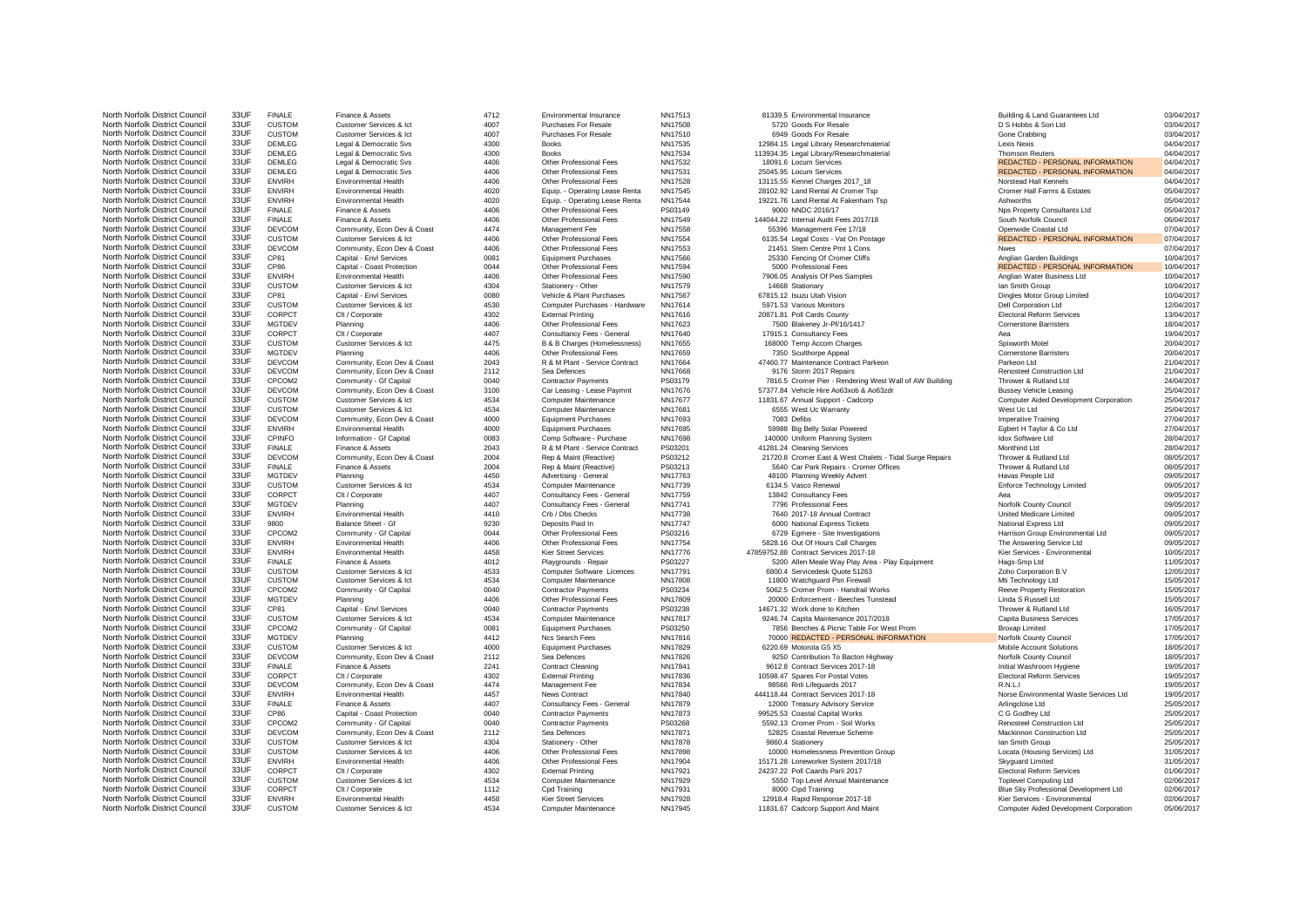| North Norfolk District Council                                   | 33UF         | F             |
|------------------------------------------------------------------|--------------|---------------|
| North Norfolk District Council                                   | 33UF         | С             |
| North Norfolk District Council<br>North Norfolk District Council | 33UF         | C             |
|                                                                  | 33UF         | C             |
| North Norfolk District Council                                   | 33UF<br>33UF | E             |
| North Norfolk District Council                                   | 33UF         | F             |
| North Norfolk District Council                                   |              | D             |
| North Norfolk District Council                                   | 33UF         | C<br>C        |
| North Norfolk District Council<br>North Norfolk District Council | 33UF<br>33UF |               |
|                                                                  |              | F             |
| North Norfolk District Council                                   | 33UF<br>33UF | $\frac{C}{M}$ |
| North Norfolk District Council                                   |              |               |
| North Norfolk District Council                                   | 33UF         | C             |
| North Norfolk District Council                                   | 33UF         | C             |
| North Norfolk District Council                                   | 33UF         | C             |
| North Norfolk District Council                                   | 33UF<br>33UF | F             |
| North Norfolk District Council                                   | 33UF         | F             |
| North Norfolk District Council<br>North Norfolk District Council | 33UF         | D<br>F        |
|                                                                  | 33UF         | C             |
| North Norfolk District Council<br>North Norfolk District Council | 33UF         | C             |
| North Norfolk District Council                                   | 33UF         | D             |
| North Norfolk District Council                                   | 33UF         | D             |
| North Norfolk District Council                                   | 33UF         | C             |
| North Norfolk District Council                                   | 33UF         | F             |
| North Norfolk District Council                                   | 33UF         | C             |
| North Norfolk District Council                                   | 33UF         | D             |
| North Norfolk District Council                                   | 33UF         | D             |
| North Norfolk District Council                                   | 33UF         | C             |
| North Norfolk District Council                                   | 33UF         | C             |
| North Norfolk District Council                                   | 33UF         | M             |
| North Norfolk District Council                                   | 33UF         | C             |
| North Norfolk District Council                                   | 33UF         | E             |
| North Norfolk District Council                                   | 33UF         | F             |
| North Norfolk District Council                                   | 33UF         | С             |
| North Norfolk District Council                                   | 33UF         | D             |
| North Norfolk District Council                                   | 33UF         | С             |
| North Norfolk District Council                                   | 33UF         | С             |
| North Norfolk District Council                                   | 33UF         | С             |
| North Norfolk District Council                                   | 33UF         | D             |
| North Norfolk District Council                                   | 33UF         | F             |
| North Norfolk District Council                                   | 33UF         | C             |
| North Norfolk District Council                                   | 33UF         | D             |
| North Norfolk District Council                                   | 33UF         | C             |
| North Norfolk District Council                                   | 33UF         | C             |
| North Norfolk District Council                                   | 33UF         |               |
| North Norfolk District Council                                   | 33UF         | C<br>C        |
| North Norfolk District Council                                   | 33UF         | C             |
| North Norfolk District Council                                   | 33UF         | $\mathsf{C}$  |
| North Norfolk District Council                                   | 33UF         | C             |
| North Norfolk District Council                                   | 33UF         | F             |
| North Norfolk District Council                                   | 33UF         | F             |
| North Norfolk District Council                                   | 33UF         | M             |
| North Norfolk District Council                                   | 33UF         | F             |
| North Norfolk District Council                                   | 33UF         | C             |
| North Norfolk District Council                                   | 33UF         | D             |
| North Norfolk District Council                                   | 33UF         | C             |
| North Norfolk District Council                                   | 33UF         |               |
| North Norfolk District Council                                   | 33UF         | c<br>C<br>C   |
| North Norfolk District Council                                   | 33UF         |               |
| North Norfolk District Council                                   | 33UF         | D             |
| North Norfolk District Council                                   | 33UF         | E             |
| North Norfolk District Council                                   | 33UF         | D             |
| North Norfolk District Council                                   | 33UF         | C             |
| North Norfolk District Council                                   | 33UF         | C             |
| North Norfolk District Council                                   | 33UF         | C             |
| North Norfolk District Council                                   | 33UF         | M             |
| North Norfolk District Council                                   | 33UF         | F             |
| North Norfolk District Council                                   | 33UF         | F             |
| North Norfolk District Council                                   | 33UF         | D             |
| North Norfolk District Council                                   | 33UF         | Е             |
| North Norfolk District Council                                   | 33UF         | Ε             |
| North Norfolk District Council                                   | 33UF         | D             |
| North Norfolk District Council                                   | 33LIE        | D             |

North Norfolk District Council 33UF FINALE Finance & Assets 4406 Other Professional Fees NN17939 14631.39 Actuarial Recharge 17/18 Norfolk Pension Fund 05/06/2017 North Norfolk District Council 33UF CP81 Capital Envl Services 0081 Equipment Purchases NN17964 9228 Purchases Of 360ltr Bins Ese World Limited Ese World Limited 06/06/2017 North Norfolk District Council 33UF CP81 Capital Envl Services 0081 Equipment Purchases NN17967 12968 Purchases Of Bins Egbert H Taylor & Co Ltd 06/06/2017 North Norfolk District Council 33UF CP81 Capital Envl Services 0081 Equipment Purchases NN17965 78012 Purchases Of Bins Ssi Schaefer Ltd Ssi Schaefer Ltd 06/06/2017 North Norfolk District Council 33UF ENVIRH Environmental Health 4458 Kier Street Services NN17966 27343.2 Addn Garden Waste Tons 2016/17 Kier Services Environmental 06/06/2017 North Norfolk District Council 33UF FINALE Finance & Assets 2004 Rep & Maint (Reactive) PS03283 5060 Skip Hire Parkers Parkers Skip Hire Ltd 06/06/2017 North Norfolk District Council 33UF DEVCOM Community, Econ Dev & Coast 2112 Sea Defences NN17947 69738.88 Cp Et4327 Rev 1 2017 Renosteel Construction Ltd 06/06/2017 North North North Assemble District Council 2012 Computer Software Licences NN17980 36691.78 Northgate - Resourcelink Site Northgate Public Services (Uk) Ltd 07/06/2017<br>- Northgate Public Services Although Services 20081 E North Norfolk District Council 33UF CP81 Capital Envl Services 0081 Equipment Purchases NN17979 24480 Purchases Of Bins Craemer Uk Ltd Craemer Uk Ltd 07/06/2017 North Norfolk District Council 33UF FINALE Finance & Assets 4405 Audit Fee NN17991 161446 External Audit Fees 17/18 Ernst & Young Llp 09/06/2017 North Norfolk District Council 33UF CP86 Capital - Coast Protection 0039 Materials NN17993 85208 Hardwood Timber Supply Ecochoice Ltd Ecochoice Ltd 12/06/2017 North Norfolk District Council 33UF MGTDEV Planning 4406 Other Professional Fees NN18004 16349.75 Sculthorpe Appeal Cornerstone Barristers 12/06/2017 North Norfolk District Council 33UF CORPCT Clt / Corporate 4407 Consultancy Fees - General NN18023 17588.46 Consultancy Fees Aea 14/06/2017 North Norfolk District Council 33UF CP86 Capital - Coast Protection 0041 Architects Fees NN18043 15300 Bacton Dev Agreement Winckworth Sherwood Llp 19/06/2017 North Norfolk District Council 33UF CP86 Capital - Coast Protection 0048 Legal Fees NN18042 7029.4 Legal Advice Bacton Winckworth Sherwood Llp 19/06/2017 North Norfolk District Council 33UF FINALE Finance & Assets 2043 R & M Plant - Service Contract PS03301 6295.2 Plant Care Budget 2017/18 Plantscape (Interior) Ltd 19/06/2017 North Norfolk District Council 33UF FINALE Finance & Assets 2230 Electricity PS03312 14442.83 Electricity PS03312 14442.83 Electricity 2017/18 - Rocket House Total Gas & Power 20/06/2017 North Norfolk District Council 33UF DEVCOM Community, Econ Dev & Coast 4406 Other Professional Fees NN18052 10541 Vat Admin Fee 17/18 Victory Housing Trust 20/06/2017 NALE Finance & Assets 2006/2017 2220 Water Charges Metered PS03311 5294.4 Annual Metered Charge 2017/18 - Rocket House Anglian Water Business Ltd 20/06/2017<br>- Annual Meter Annual Annual Annual Stationery - Other NN180622 North Norfolk District Council 33UF CUSTOM Customer Services & Ict 4304 Stationery - Other NN18062 7354.54 Stationery 21/06/2017 Ian Smith Group 21/06/2017 North Norfolk District Council 33UF CORPCT Clt / Corporate 4302 External Printing NN18069 13082.07 Postal Votes Electoral Reform Services 22/06/2017 North Norfolk District Council 33UF DEVCOM Community, Econ Dev & Coast 4474 Management Fee NN18067 888504.12 Management Fee 2017/18 Places For People Leisure Management Ltd 22/06/2017 North Norfolk District Council 33UF DEVCOM Community, Econ Dev & Coast 2003 Rep & Maint (Programmed) PS03322 6490 Labour 6490 Labour C C Payne & Son 22/06/2017 North Norfolk District Council 33UF CP86 Capital - Coast Protection 0048 Legal Fees NN18072 30000 Bacton Legal Services Winckworth Sherwood Llp 23/06/2017 North Norfolk District Council 33UF FINALE Finance & Assets 4806 Subscriptions NN18078 8700 Lga Annual Subscription 17/18 East Of England Local Government Ass 26/06/2017 North Norfolk District Council 33UF CP86 Capital - Coast Protection 0046 Other Expenditure NN18092 6004 Coastal - Bacton To Walcott Cresign Limited Cresign Limited 27/06/2017 North Norfolk District Council 33UF DEVCOM Community, Econ Dev & Coast 2112 Sea Defences NN18098 14778.59 Sher East Renosteel Construction Ltd 27/06/2017 North Norfolk District Council 33UF DEMLEG Legal & Democratic Svs 4406 Other Professional Fees NN18102 7425 Locum Lawyer 7425 Locum Lawyer REDACTED - PERSONAL INFORMATION 28/06/2017 North Norfolk District Council 33UF CUSTOM Customer Services & Ict 4531 Computer Purchases - Software NN18117 17626 Ivanti Upgrade Bytes Software Services 30/06/2017 North Norfolk District Council 33UF CUSTOM Customer Services & Ict 4533 Computer Software Licences NN18118 6480 Top Level Support Credits (50) Toplevel Computing Ltd 30/06/2017 North Norfolk District Council 33UF MGTDEV Planning 4406 Other Professional Fees NN18116 10000 Enforcement Works Linda S Russell Ltd 30/06/2017 North Norfolk District Council 33UF CUSTOM Customer Services & Ict 4534 Computer Maintenance NN18129 13779 Archivemanager Renewal Quest Software International Ltd 03/07/2017 North Norfolk District Council 33UF ENVIRH Environmental Health 4406 Other Professional Fees NN18125 8000 Compost For Greenbuild 2017 Bailey'S Of Norfolk District Council 33UF ENVIRH 03/07/2017 NORTH NORTH NORFOLK DISTRICT COUNCIL 2000 NORTH NORTH ON COUNCIL 23UF POSICIL 23UF PROGRESS PERSON PROGRESS PERSON DESCRIPTION CONSULTED THE ESTATES TEAM OF PROFESSION OF PROPERTY CONSULTANTS OF THE ESTATES CONSULTANTS OF North Norfolk District Council 33UF CORPCT Clt / Corporate 4407 Consultancy Fees - General NN18152 19537.5 Consultancy Fees Aea Aea Aea Aea C6/07/2017 North Norfolk District Council 33UF DEVCOM Community, Econ Dev & Coast 4406 Other Professional Fees NN18157 21451 Stem Centre Consultancy Nwes Nwes Nwes North Norfolk District Council 33UF CORPCT Clt / Corporate 4500 Postage Costs Direct NN18148 5048.28 Royal Mial Royal Mail 06/07/2017 North Norfolk District Council 23 North Norfolk District Council 23UF Council 23UF COUNCIL 23UF COUNCIL 23UF COUNCIL 23UF COUNCIL 23UF COUNCIL 23UF COUNCIL 23UF COUNCIL 23UF COUNCIL 23UF COUNCIL 23UF COUNCIL 23UF COUNCIL 2 Norfolk District Council 23UF Council 23UF Council 23UF Council 33UF Council 33UF Council 23UF Council 23UF Council 23UF COUNCIL ARCHITECT FEES PORT ARCHITECT FEES FOR PORT ARCHITECT FEES FOR PORT ARCHITECT ARCHITECTS LTD North Norfolk District Council 33UF DEVCOM Community, Econ Dev & Coast 4406 Other Professional Fees NN18170 5000 Ol Event - 25-26 June Viva Chamber Orchestra Ltd 10/07/2017 North Norfolk District Council 33UF FINALE Finance & Assets 4406 Other Professional Fees PS03372 5000 Conerto Annual Support 201/18 Concerto Concerto 10/07/2017 North Norfolk District Council 33UF CUSTOM Customer Services & Ict 4531 Computer Purchases - Software NN18187 9061.15 Ndr Local Discount Module Civica Uk Limited Civica Uk Limited 11/07/2017 North Norfolk District Council 33UF DEVCOM Community, Econ Dev & Coast 4803 Contributions NN18192 5200 Contribution Visit Norfolk Visit East Anglia Ltd 12/07/2017 North Norfolk District Council 33UF CPINFO Information - Gf Capital 0081 Equipment Purchases NN18218 9647 Audio / Visual Snelling Business Systems Ltd 18/07/2017 North Norfolk District Council 33UF CPINFO Information - Gf Capital 0081 Equipment Purchases NN18217 36838 Audio Visual Snelling Business Systems Ltd 18/07/2017 North Norfolk District Council 33UF CUSTOM Customer Services & Ict 4533 Computer Software Licences NN18231 18000 Annual Support Costs Locata (Housing Services) Ltd 19/07/2017 Norfolk District Council 2007/2017 - North Norfolk District Council 33UF Customer Services Activity Customer Services & Ict 4533 Computer Software Licences NN18235 13261.28 Xpress Elections Maintenancecl Xpress Software So North Norfolk District Council 33UF CUSTOM Customer Services & Ict 1122 Generic Training NN18249 10356.6 Courses Council Qa Ltd 24/07/2017 North Norfolk District Council 33UF CUSTOM Customer Services & Ict 4010 Equipment & Tools - R&M NN18255 5780 Rental And Maintenance Neopost Finance Neopost Finance Neopost Finance 25/07/2017 North Norfolk District Council 33UF CPCOM2 Community - Gf Capital 0040 Contractor Payments PS03410 23525 Cromer Pier - Swage Tank Works Renosteel Construction Ltd 26/07/2017 North Norfolk District Council 33UF FINALE Finance & Assets 4474 Management Fee PS03419 15900 Catering Services Caterservice Ltd 26/07/2017 North Norfolk District Council 33UF FINALE Finance & Assets 2003 Rep & Maint (Programmed) PS03420 5711.3 PC West Runton - Refurbishment Thrower & Rutland Ltd 26/07/2017 North Norfolk District Council 33UF MGTDEV Planning 1224 Subs To Professional Bodies NN18261 8328 Cabe Membership Renewals The Association Of Building Engineers 27/07/2017 NALE Finance & Assets 4803 Contributions NN18288 5000 2017-18 Funding - Syrian Refug Norwich City Council 20108/2017<br>Normation - Gf Capital 1996 Computer Hardware - Purchases NN18301 16117.2 To Support New Mis System Virso North Norfolk District Council 33UF CPINFO Information - Gf Capital 0086 Computer Hardware - Purchases NN18301 16117.2 To Support New Mis System Virso Ltd 03/08/2017 North Norfolk District Council 33UF DEVCOM Community, Econ Dev & Coast 4406 Other Professional Fees NN18297 7467.5 Other Professional Fees Fmg Consulting Ltd 13/08/2017 North Norfolk District Council 33UF CUSTOM Customer Services & Ict 4304 Stationery - Other NN18300 6604.78 Stationery Company Ian Smith Group 1308/2017 North North North Norfolk District Council 2006 Computer Hardware - Purchases NN18321 20230.56 Memory To Support Mangement Sy Virso Ltd Virso Ltd 08/08/2017 08/08/2017<br>- Capital From Services 20081 Equipment Purchases NN18 North Norfolk District Council 33UF CP81 Capital - Envl Services 0081 Equipment Purchases NN18317 7440 Bins Purchases Craemer Uk Ltd Craemer Uk Ltd 08/08/2017 North Norfolk District Council 33UF CP81 Capital Envl Services 0044 Other Professional Fees NN18313 9000 12 Days Training Northgate Public Services (Uk) Ltd 08/08/2017 North Norfolk District Council 33UF DEVCOM Community, Econ Dev & Coast 2112 Sea Defences PS03444 12787.13 West End Overstrand Revetment Renosteel Construction Ltd 09/08/2017 North Norfolk District Council 33UF ENVIRH Environmental Health 4450 Advertising - General NN18337 6120 Graphic Advert Advert Roadvert Ltd Roadvert Ltd 10/08/2017 North Norfolk District Council 33UF DEVCOM Community, Econ Dev & Coast 2112 Sea Defences PS03448 5341.23 Cromer Groyne 3 MTC Renosteel Construction Ltd 10/08/2017 NORT North Norfolk District Community - Grand District Contractor Payments PRO3465 2008/2017<br>North Norfolk District Contractor Payments Political Provides 221205/2017<br>North District 22/08/2017 2008/2017 2008/2017 2008/2017 North Norfolk District Council 33UF CPCOM3 Community - Hsg Capital 0001 Acquisition Of Land PS03476 21275 Renovation Works Redhill Services Ltd 22/08/2017 North Norfolk District Council 33UF CUSTOM Customer Services & Ict 4534 Computer Maintenance NN18386 9061.15 Computer Maint Civica Uk Limited Civica Uk Limited 22/08/2017 North Norfolk District Council 33UF MGTDEV Planning 2408/2017 4407 Consultancy Fees - General NN18408 9387.25 Consultancy Services Footprint Ecology Ltd Footprint Ecology Ltd 24/08/2017 NORTH NORFOLK DISTRICT COUNCIL DESCRIPTION OF COUNCIL DESCRIPTION OF COUNCIL DESCRIPTION OF PROGRESS ALLEN DESCRIPTION DESCRIPTION DESCRIPTION DESCRIPTION DESCRIPTION DESCRIPTION DESCRIPTION DESCRIPTION DESCRIPTION DESCRIP North Norfolk District Council 33UF FINALE Finance & Assets 2003 Rep & Maint (Programmed) PS03492 8974.5 The Oaks - Repairs Thrower & Rutland Ltd 30/08/2017 North Norfolk District Council 33UF DEMLEG Legal & Democratic Svs 4533 Computer Software Licences NN18467 5121.64 Iken Licences Icen and the Business Ltd Iken Business Ltd North Norfolk District Council 33UF ENVIRH Environmental Health 4803 Contributions NN18465 10299 Eunomia Partnership Report Norwich City Council Norwich City Council 05/09/2017 North Norfolk District Council 33UF ENVIRH Environmental Health 1112 Cpd Training NN18464 9552 Course Linda S Russell Ltd 05/09/2017 North Norfolk District Council 33UF DEVCOM Community, Econ Dev & Coast 4804 Grants MN18456 5075 Contribution Nscb 5009/2017 Norfolk County Council 33UF DEVCOM Community, Econ Dev & Coast 4804 Grants And Dev and Dev at An A

North Norfolk District Council 33UF DEVCOM Community, Econ Dev & Coast 4406 Other Professional Fees NN18457 17389 Legal Fees Sevan Brittan Bevan Brittan D5/09/2017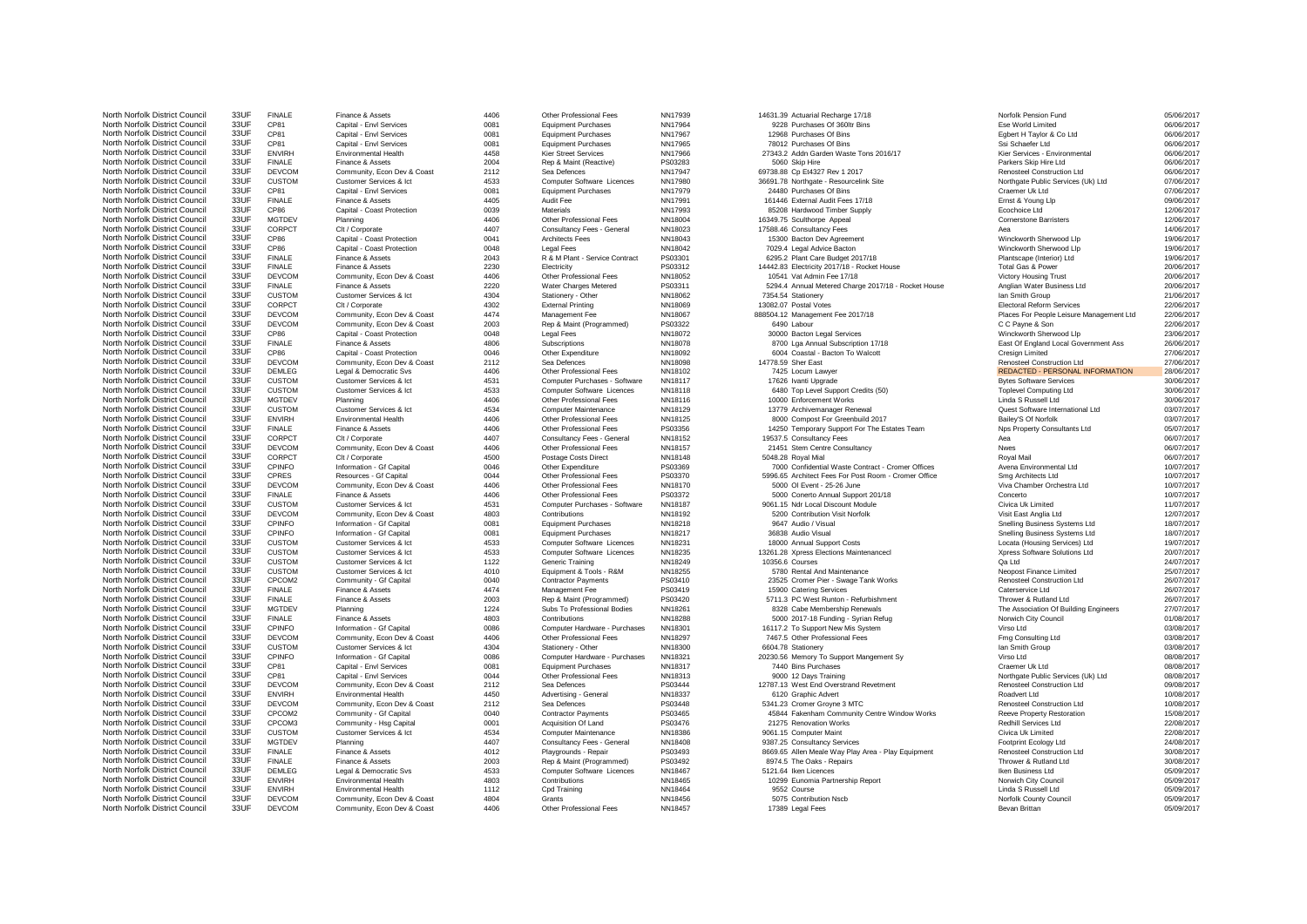| North Norfolk District Council                                   | 33UF         |
|------------------------------------------------------------------|--------------|
| North Norfolk District Council                                   | 33UF         |
| North Norfolk District Council<br>North Norfolk District Council | 33UF<br>33UF |
| North Norfolk District Council                                   | 33UF         |
| North Norfolk District Council                                   | 33UF         |
| North Norfolk District Council                                   | 33UF         |
| North Norfolk District Council                                   | 33UF         |
| North Norfolk District Council                                   | 33UF         |
| North Norfolk District Council                                   | 33UF         |
| North Norfolk District Council                                   | 33UF         |
| North Norfolk District Council                                   | 33UF         |
| North Norfolk District Council                                   | 33UF         |
| North Norfolk District Council                                   | 33UF         |
| North Norfolk District Council                                   | 33UF         |
| North Norfolk District Council                                   | 33UF         |
| North Norfolk District Council                                   | 33UF         |
| North Norfolk District Council                                   | 33UF         |
| North Norfolk District Council                                   | 33UF         |
| North Norfolk District Council                                   | 33UF         |
| North Norfolk District Council                                   | 33UF         |
| North Norfolk District Council                                   | 33UF         |
| North Norfolk District Council                                   | 33UF         |
| North Norfolk District Council                                   | 33UF         |
| North Norfolk District Council                                   | 33UF         |
| North Norfolk District Council                                   | 33UF         |
| North Norfolk District Council                                   | 33UF         |
| North Norfolk District Council                                   | 33UF         |
| North Norfolk District Council                                   | 33UF         |
| North Norfolk District Council                                   | 33UF         |
| North Norfolk District Council                                   | 33UF         |
| North Norfolk District Council                                   | 33UF         |
|                                                                  |              |
| North Norfolk District Council                                   | 33UF         |
| North Norfolk District Council                                   | 33UF         |
| North Norfolk District Council                                   | 33UF         |
| North Norfolk District Council                                   | 33UF         |
| North Norfolk District Council                                   | 33UF         |
| North Norfolk District Council                                   | 33UF         |
| North Norfolk District Council                                   | 33UF         |
| North Norfolk District Council                                   | 33UF         |
| North Norfolk District Council                                   | 33UF         |
| North Norfolk District Council                                   | 33UF         |
| North Norfolk District Council                                   | 33UF         |
| North Norfolk District Council                                   | 33UF         |
| North Norfolk District Council                                   | 33UF         |
| North Norfolk District Council                                   | 33UF         |
| North Norfolk District Council                                   | 33UF         |
| North Norfolk District Council                                   | 33UF         |
| North Norfolk District Council                                   | 33UF         |
| North Norfolk District Council                                   | 33UF         |
| North Norfolk District Council                                   | 33UF         |
| North Norfolk District Council                                   | 33UF         |
| North Norfolk District Council                                   | 33UF         |
| North Norfolk District Council                                   | 33UF         |
| North Norfolk District Council                                   | 33UF         |
| North Norfolk District Council                                   | 33UF         |
| North Norfolk District Council                                   | 33UF         |
| North Norfolk District Council                                   | 33UF         |
| North Norfolk District Council                                   | 33UF         |
| North Norfolk District Council                                   | 33UF         |
| North Norfolk District Council                                   | 33UF         |
| North Norfolk District Council                                   | 33UF         |
| North Norfolk District Council                                   |              |
|                                                                  | 33UF         |
| North Norfolk District Council                                   | 33UF         |
| North Norfolk District Council                                   | 33UF         |
| North Norfolk District Council                                   | 33UF         |

North Nortolk District Council 33UF CORPCT Clt / Corporate 4304 Stationery - Other NN18479 18855.7 Canvass Hefs Electoral Reform Services 07/09/2017 North Norfolk District Council 33UF CUSTOM Customer Services & Ict 4304 Stationery - Other NN18475 14844.66 Stationery International Coup and Smith Group 07/09/2017 North Norfolk District Council 33UF CUSTOM Customer Services & Ict 4415 General Training NN18495 9735.7 General Training Escalla 11/09/2017 North Norfolk District Council 33UF DEVCOM Community, Econ Dev & Coast 4406 Other Professional Fees NN18494 6460 Other Fees & Charges Fmg Consulting Ltd 11/09/2017 North Norfolk District Council 33UF CUSTOM Customer Services & Ict 4533 Computer Software Licences NN18505 36250 Eh Maintenance Northgate Public Services (Uk) Ltd 12/09/2017 North Norfolk District Council 33UF DEVCOM Community, Econ Dev & Coast 4804 Grants NN18513 76000 Slt Arts Grant Sheringham Little Theatre 13/09/2017 North Norfolk District Council 33UF FINALE Finance & Assets 2003 Rep & Maint (Programmed) PS03525 11540 Fakenham Connect - Crinkle Crankle Wall Works Hutton & Rostron Enviro. Investigations Ltd 13/09/2017 NORTH NORTH NORTH NORTH NORTH NORTH NORTH NORTH NORTH NORTH NORTH NORTH NORTH NORTH NORTH NORTH NORTH NORTH NO<br>North Assets 2004 Rep & Maint (Reactive) PS03526 8941.8 Replacement & Upgrade Of Street Columns Norfolk Council North Norfolk District Council 33UF MGTDEV Planning 4803 Contributions NN18522 14032 Contributions Norfolk County Council 14/09/2017 North Norfolk District Council 33UF CORPCT Clt / Corporate 1122 Generic Training NN18523 6930 Training Course Cambridge Marketing College Ltd 14/09/2017 North North North District Council 2008 North North District Council 2112 Sea Defences PS03531 10000 MTC - Sheringham West End Groyne Maintenance Renosteel Construction Ltd 14/09/2017<br>CUSTOM Customer Services & Ict 4534 Co North Norfolk District Council 33UF CUSTOM Customer Services & Ict 4534 Computer Maintenance NN18532 90807.48 Checkpoint Renewal 2017-2018 Advanced Network Security Ltd 18/09/2017 North Norfolk District Council 33UF CUSTOM Customer Services & Ict 4531 Computer Purchases - Software NN18533 13650 Appcheck And Pci Appcheck Ltd 18/09/2017 North Norfolk District Council 33UF DEVCOM Community, Econ Dev & Coast 4406 Other Professional Fees NN18551 10349.08 Contractor Work Waveney District Council Waveney District Council 19/09/2017 North Norfolk District Council 33UF CP86 Capital - Coast Protection 0048 Legal Fees NN18561 23113.29 Legal Services Bacton Winckworth Sherwood Llp 21/09/2017 North Norfolk District Council 33UF CP86 Capital - Coast Protection 0046 Other Expenditure NN18574 5768 Display Board Designs Cresign Limited 25/09/2017 North Norfolk District Council 33UF DEVCOM Community, Econ Dev & Coast 2200 Rent/Hire Of Buildings NN18580 8000 Rent / Hire North Walsham High School 25/09/2017 North Norfolk District Council 33UF CPINFO Information - Gf Capital 0083 Comp Software - Purchase NN18588 57500 Licence Fees Civica Uk Limited 26/09/2017 North Norfolk District Council 33UF FINALE Finance & Assets 4012 Playgrounds - Repair PS03554 10061.7 Play Area Painting Works Renosteel Construction Ltd 27/09/2017 North Norfolk District Council 33UF CUSTOM Customer Services & Ict 4304 Stationery - Other NN18603 8367.04 Stationary 27/09/2017 Ian Smith Group 27/09/2017 North Norfolk District Council 33UF DEVCOM Community, Econ Dev & Coast 4406 Other Professional Fees NN18611 5000 Consultancy Sheringham Spalsh Pygott & Crone 28/09/2017 North Norfolk District Council 33UF ENVIRH Environmental Health 4406 Other Professional Fees NN18629 238457.46 Commercial Waste Recharge Norfolk County Council 02/10/2017 North Norfolk District Council 33UF DEVCOM Community, Econ Dev & Coast 2112 Sea Defences PS03573 7500 MTC - Walcott Seawall Renosteel Construction Ltd 02/10/2017 North Norfolk District Council 33UF DEVCOM Community, Econ Dev & Coast 2112 Sea Defences PS03583 7500 Sheringham West End Groyne Gates Renosteel Construction Ltd 02/10/2017 North Norfolk District Council 33UF DEVCOM Community, Econ Dev & Coast 4406 Other Professional Fees NN18638 7467.5 Other Professional Fees Fmg Consulting Ltd 03/10/2017 North Norfolk District Council 33UF FINALE Finance & Assets 4406 Other Professional Fees PS03586 77000 Cromer Pier Survey Hemsley Orrell Partnership 03/10/2017 North Norfolk District Council 33UF CUSTOM Customer Services & Ict 4530 Computer Purchases - Hardware NN18645 7770.48 Laptops For It Componenties Dell Corporation Ltd D4/10/2017 North Norfolk District Council 33UF FINALE Finance & Assets 2101 R & M Grounds - General PS03594 16935 Work Done To Wellbeing Garden Renosteel Construction Ltd 06/10/2017 North Norfolk District Council 33UF FINALE Finance & Assets 2003 Rep & Maint (Programmed) PS03603 27800 Flood Barriers 2003 Plood Barriers Floodsense Ltd Floodsense Ltd North Norfolk District Council 33UF DEVCOM Community, Econ Dev & Coast 2112 Sea Defences PS03600 8539.69 MTC - Nuts, Bolts and Washers to Stock Renosteel Construction Ltd 10/10/2017 North Norfolk District Council 33UF DEVCOM Community, Econ Dev & Coast 2004 Rep & Maint (Reactive) PS03606 6303 Pier Theatre Tank Replacement Panks Engineers Limited 11/10/2017 North North North North North North North North District Council 33UF DEVCOM Community, Econ Dev & Coast 2010<br>North North North District Council 2017 2014 Press Charges NN18728 15000 Gogo Hares Sponsorship 12012 Break Char North Norfolk District Council 33UF DEVCOM Community, Econ Dev & Coast 4477 Other Fees & Charges NN18728 15000 Gogo Hares Sponsorship Break Charity 20/10/2017 North Norfolk District Council 33UF CPINFO Information - Gf Capital 0081 Equipment Purchases NN18752 20052 Council Chamber Audio/Visual Snelling Business Systems Ltd 24/10/2017 NEVCOM Community, Econ Dev & Coast 2003 Rep & Maint (Programmed) PS03645 23462.21 Stage Lighting Dimmer Racks - Cromer Pier Theatre Kings & Barnhams 25/10/2017 North Norfolk District Council 33UF DEVCOM Community, Econ Dev & Coast 4803 Contributions NN18761 7000 Lep Funding 2017-18 New Anglia Local Enterprise Partnership Ltd 26/10/2017 North Norfolk District Council 33UF CORPCT Clt / Corporate 1122 Generic Training NN18768 5000 Ilm 5 2018 The Training Spa 26/10/2017 North Norfolk District Council 33UF MGTDEV Planning 1992 14531 Computer Purchases - Software NN18772 14036 Adobe Standard 14036 Adobe Standard Bytes Software Services 27/10/2017 North Norfolk District Council 33UF CUSTOM Customer Services & Ict 4501 Hybrid Mailing NN18775 99998 Doxbox Printing Cfh Docmail Ltd S0/10/2017 North Norfolk District Council 33UF CP81 Capital Envl Services 0044 Other Professional Fees NN18777 30000 M3pp Mobile Solution Northgate Public Services (Uk) Ltd 30/10/2017 North Norfolk District Council 33UF ENVIRH Environmental Health 1102 Qual Training NN18791 11700 In House Training Dpss Ltd 31/10/2017 North Norfolk District Council 33UF CPINFO Information - Gf Capital 0086 Computer Hardware - Purchases NN18802 144032.4 Desktops & Laptops Dell Corporation Ltd 01/11/2017 North Norfolk District Council 33UF ENVIRH Environmental Health 4002 Mats Purchases - General NN18798 16170.7 Taxi Licensing Plates Etc Mogo Uk 01/11/2017 North Norfolk District Council 33UF DEVCOM Community, Econ Dev & Coast 4406 Other Professional Fees NN18807 7612.5 Feasibility Work Hif Bid Gleeds Advisory Ltd 02/11/2017 North North North District Council 3406 Other Professional Fees PS03662 16862.5 Temporary Support For The Estates Team Nps Property Consultants Ltd 02/11/2017 North North North Norfolk District Council 2012 Sea Defences PS03665 11234.93 MTC - Walcott Beach Access Ramp Repairs Renosteel Construction Ltd 03/11/2017<br>Custom Customer Services & Ict 4304 Stationery - Other NN18816 528 North Norfolk District Council 33UF CUSTOM Customer Services & Ict 4304 Stationery - Other NN18816 5289.76 Stationery Month District Council and Smith Group 03/11/2017 North Norfolk District Council 33UF CUSTOM Customer Services & Ict 4531 Computer Purchases - Software NN18819 6241.07 It Costs Computer Purchases - Software NN18819 6241.07 It Costs Computer Purchases Software NN18819 6241 North Norfolk District Council 33UF CUSTOM Customer Services & Ict 4533 Computer Software Licences NN18833 32548.81 Open Revenues Charges Civica Uk Limited Civica Uk Limited 06/11/2017 North North Norfolk District Council 2011 North Norfolk District Consultancy Fees - General NN18830 17548 Bacton Eco Assessment For Lep Morth Morth Morth Morth India 2011 1764 Bacton Eco Assessment For Lep Mott Morth India North Norfolk District Council 33UF FINALE Finance & Assets 2241 Contract Cleaning PS03670 18764.2 Cleaning Services Monthind Ltd Monthind Ltd 06/11/2017 North Norfolk District Council 33UF DEVCOM Community, Econ Dev & Coast 3100 Car Leasing - Lease Paymnt NN18858 47581 Vehicle Leasing Toyota & Lexus Financial Services 08/11/2017 North Norfolk District Council 33UF FINALE Finance & Assets 4484 Asbestos Surveys PS03689 6626 Asbestos Removal Broadland Group Ltd Broadland Group Ltd 13/11/2017 North Norfolk District Council 33UF DEVCOM Community, Econ Dev & Coast 2112 Sea Defences NN18873 23440 Ekki 9x6 Hardwood Timber Ryder Services Ltd 13/11/2017 North Norfolk District Council 23 North Norfolk District Council 23UF Council 33UF Council 2012 Council 2013<br>North North North American Contractor Payments Payments Payment Prom - And 14081.86 Cromer West Prom - Resurfacin NORTH NORTH NORTH NORTH NORTH NORTH NORTH NORTH NORTH NORTH NORTH NORTH NORTH NORTH AND THE SERVER AND THE SERVER AND THE SERVER AND 19017 1901 PURCHASES PRODUCER 2009 21996 Cromer Road Play Area - Viking Ship S J Danby Lt North Norfolk District Council 33UF DEVCOM Community, Econ Dev & Coast 2200 Rent/Hire Of Buildings NN18888 35035.68 Nw Sports Centre/Jua North Walsham High School 14/11/2017 North Norfolk District Council 33UF ENVIRH Environmental Health 4406 Other Professional Fees NN18901 7500 2017/18 Clinical Disposal Kier Services - Environmental 15/11/2017 North Norfolk District Council 33UF CPINFO Information - Gf Capital 0083 Comp Software - Purchase NN18909 7092 C3 Server For Dr C 3 16/11/2017 North Norfolk District Council 33UF DEVCOM Community, Econ Dev & Coast 4406 Other Professional Fees NN18903 6372.5 Professional Fees Fmg Consulting Ltd Fmg Consulting Ltd North North North North North Norfolk District Council 2004 Rep & Maint (Reactive) PS03718 5273 Water Feature Works 2017 NR Yacht Pond Irrigation Services (Uk) Limited 16/11/2017 17/11/2017 Canter Limited 17/11/2017 17/11/ North Norfolk District Council 33UF FINALE Finance & Assets 4121 Canteen Recharges PS03726 6320.25 Canteen Charges Caterservice Ltd 17/11/2017 North Norfolk District Council 33UF CUSTOM Customer Services & Ict 4531 Computer Purchases - Software NN18931 5700 Ithc 5700 Ithc Hedgehog Security Ltd 21/11/2017 North Norfolk District Council 33UF CUSTOM Customer Services & Ict 4304 Stationery - Other NN18937 5810.94 Stationery Customer Services And 21/11/2017 North North North North Access 2011 2017<br>
North North District Council 32011/2017<br>
PS03736 11068.65 MTC - Walcott Post Office Ramp Works Renosteel Construction Ltd 22/11/2017

New Anglia Local Enterprise Partnership Ltd